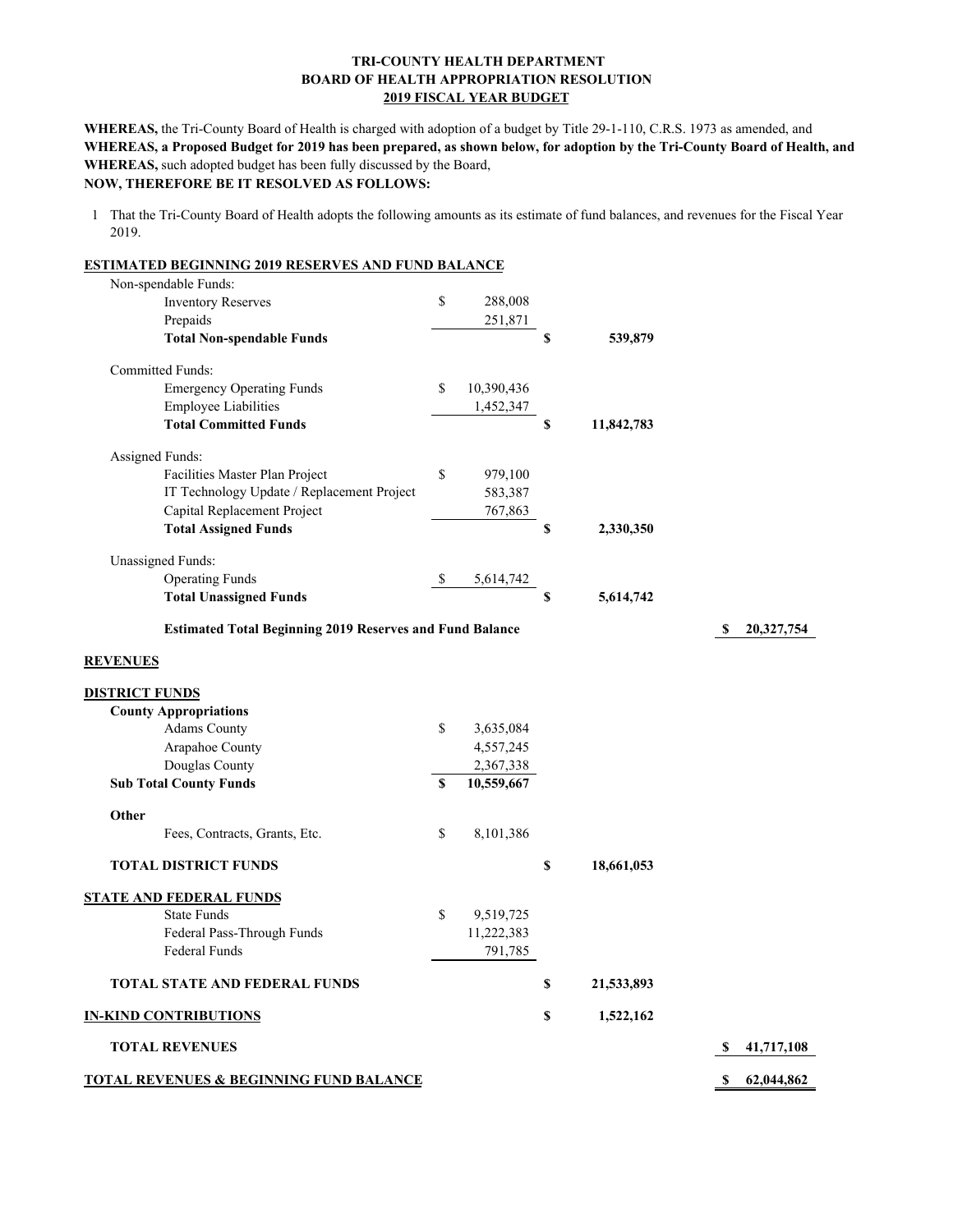2 That the Tri-County Board of Health adopts the following amounts as its estimate of expenditures for the fiscal year 2019, and appropriates to each category the following sums of money:

| <b>EXPENDITURES</b>                                     |   |            |
|---------------------------------------------------------|---|------------|
| Personnel Cost                                          | S | 30,635,347 |
| Operating Expenses, Supplies and Fees for Service Costs |   | 9,290,152  |
| Equipment (Capital)                                     |   | 653,275    |
| Equipment (Non-Capital)                                 |   | 124,947    |
| In-Kind Contributions                                   |   | 1,522,162  |

#### **TOTAL EXPENDITURES \$ 42,225,883**

#### **CONTRIBUTION TO / (USE OF) FUND BALANCE**

**\$ (508,775)**

| <b>RESERVES AND FUND BALANCE</b>              |             | <b>Estimated 2019</b><br><b>Beginning Fund</b><br>Balance |               | Planned FY2019<br>Projects |             | Estimated 2019<br><b>Ending Fund</b><br>Balance |  |  |
|-----------------------------------------------|-------------|-----------------------------------------------------------|---------------|----------------------------|-------------|-------------------------------------------------|--|--|
| Non-spendable Funds:                          |             |                                                           |               |                            |             |                                                 |  |  |
| <b>Inventory Reserves</b>                     | \$          | 288,008                                                   | \$            |                            | \$          | 288,008                                         |  |  |
| Prepaids                                      |             | 251,871                                                   |               |                            |             | 251,871                                         |  |  |
| <b>Total Non-spendable Funds</b>              | S           | 539,879                                                   | $\mathbf S$   |                            | S           | 539,879                                         |  |  |
| <b>Committed Funds:</b>                       |             |                                                           |               |                            |             |                                                 |  |  |
| <b>Emergency Operating Funds</b>              | \$          | 10,390,436                                                | <sup>\$</sup> |                            | \$          | 10,390,436                                      |  |  |
| <b>Employee Liabilities</b>                   |             | 1,452,347                                                 |               |                            |             | 1,452,347                                       |  |  |
| <b>Total Committed Funds</b>                  | S           | 11,842,783                                                | $\mathbf{s}$  |                            | S           | 11,842,783                                      |  |  |
| Assigned Funds:                               |             |                                                           |               |                            |             |                                                 |  |  |
| Facilities Master Plan Project                | \$          | 979,100                                                   | \$.           |                            | \$          | 979,100                                         |  |  |
| IT Technology Update / Replacement Project    |             | 583,387                                                   |               |                            |             | 583,387                                         |  |  |
| Capital Replacement Project                   |             | 767,863                                                   |               | 508,775                    |             | 259,088                                         |  |  |
| <b>Total Assigned Funds</b>                   | $\mathbf S$ | 2,330,350                                                 | S             | 508,775                    | $\mathbf S$ | 1,821,575                                       |  |  |
| <b>Unassigned Funds:</b>                      |             |                                                           |               |                            |             |                                                 |  |  |
| <b>TCHD Operating Capital</b>                 | S.          | 5,614,742                                                 | \$            |                            | \$          | 5,614,742                                       |  |  |
| <b>Total Unassigned Funds</b>                 | S           | 5,614,742                                                 | S             |                            | \$          | 5,614,742                                       |  |  |
| <b>Total Ending Reserves and Fund Balance</b> |             | 20,327,754                                                | S             | 508,775                    | \$          | 19,818,979                                      |  |  |

## **TOTAL EXPENDITURES & ENDING FUND BALANCE \$ 61,536,087**

# **TOTAL FUND BALANCE NET CHANGE (+ INCREASE / - DECREASE) \$ (508,775)**

3 That the adoption of this resolution is in compliance with the statutory provisions set forth in Title 29-1-110 et seq. C.R.S. 1973 as amended.

### **ADOPTED This 11th day of December, 2018**

Naomi Steenson, Vice President **Paulette Joswick, Secretary** Paulette Joswick, Secretary Tri-County Board of Health Tri-County Board of Health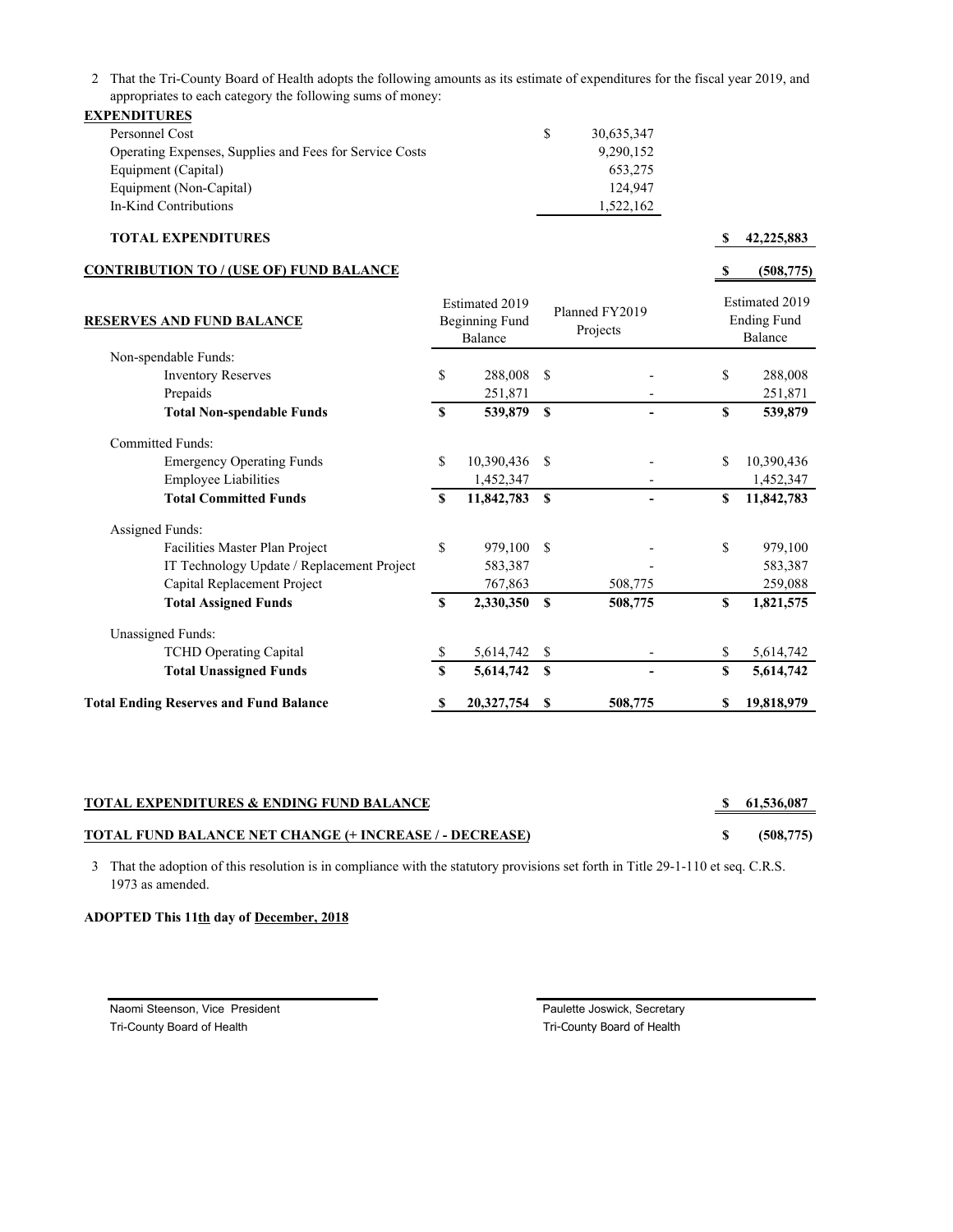# **Changes to Revenues/Sources of Funds**

|                                   | As Of: 08/14/18      | As Of: 12/11/18      |                  |                          |         |  |
|-----------------------------------|----------------------|----------------------|------------------|--------------------------|---------|--|
| <b>Revenue Source</b>             | 2019 Proposed Budget | 2019 Proposed Budget |                  | Increase (Decrease)      | % Diff  |  |
| County Per Capita                 | 10,559,667           | -\$                  | Ŝ.<br>10,559,667 |                          | $0.0\%$ |  |
| <b>County Project Specific</b>    | 2,326,076            |                      | 2,326,076        |                          | 0.0%    |  |
| <b>Federal Funds</b>              | 105,000              |                      | 105,000          |                          | 0.0%    |  |
| <b>Medicaid Funds</b>             | 522,473              |                      | 522,473          | $\overline{\phantom{a}}$ | 0.0%    |  |
| Fees                              | 3,330,994            |                      | 3,330,994        |                          | $0.0\%$ |  |
| Interest Income                   | 160,000              |                      | 160,000          |                          | 0.0%    |  |
| <b>Vital Records Fees</b>         | 1,633,058            |                      | 1,583,768        | (49, 290)                | $-3.0%$ |  |
| <b>State Funds</b>                | 7,682,370            |                      | 7,617,624        | (64, 746)                | $-0.8%$ |  |
| <b>State Planning and Support</b> | 1,902,101            |                      | 1,902,101        |                          | 0.0%    |  |
| Federal Pass Through Funds        | 11,338,150           |                      | 11,222,383       | (115, 767)               | $-1.0%$ |  |
| <b>Grants &amp; Contracts</b>     | 785,870              |                      | 791,785          | 5,915                    | 0.8%    |  |
| <b>Other Revenue</b>              | 73,075               |                      | 73,075           |                          | 0.0%    |  |
| <b>Fund Balance Use</b>           | 508,775              |                      | 508,775          |                          | 0.0%    |  |
| In Kind                           | 1,522,162            |                      | 1,522,162        |                          | 0.0%    |  |
| <b>TOTAL REVENUES</b>             | 42,449,771           | \$                   | \$<br>42,225,883 | (223, 888)               | $-0.5%$ |  |
| <b>Population Estimate</b>        | 1,543,811            |                      | 1,543,811        |                          | 0.0%    |  |
| County per capita                 | $6.84$ \$            |                      | 6.84<br>\$       |                          | 0.0%    |  |

# **Changes to Expenditures**

| <b>Expenditure Type</b>       | 2019 Proposed Budget |    | 2019 Proposed Budget |   | Increase (Decrease) | % Diff   |
|-------------------------------|----------------------|----|----------------------|---|---------------------|----------|
| <b>Wages</b>                  | 23,536,235           | S  | 23,462,080           | S | (74, 155)           | $-0.3%$  |
| <b>Fringe Benefits</b>        | 7,226,679            |    | 7,173,267            |   | (53, 412)           | $-0.7%$  |
| <b>Total Personnel Cost</b>   | 30,762,914           | -S | 30,635,347           | S | (127, 567)          | $-0.4\%$ |
| <b>Contracts for Services</b> | 2,989,749            |    | 2,885,409            |   | (104, 340)          | $-3.5%$  |
| <b>Operating Expenses</b>     | 4,689,517            |    | 4,772,133            |   | 82,616              | 1.8%     |
| Travel                        | 608,018              |    | 602,694              |   | (5, 324)            | $-0.9\%$ |
| <b>Operating Supplies</b>     | 1,056,689            |    | 1,029,916            |   | (26, 773)           | $-2.5%$  |
| Equipment (Non-capital)       | 127,447              |    | 124,947              |   | (2,500)             | $-2.0%$  |
| Capital Equipment             | 638,275              |    | 618,275              |   | (20,000)            | $-3.1%$  |
| Leasehold Improvements        | 55,000               |    | 35,000               |   | (20,000)            | $-36.4%$ |
| In Kind                       | 1,522,162            |    | 1,522,162            |   |                     | $0.0\%$  |
| <b>TOTAL EXPENDITURES</b>     | 42,449,771           | -S | 42,225,883           |   | (223, 888)          | $-0.5%$  |

**Note: Supplementary Information Reference Attachment A ‐ Explanation**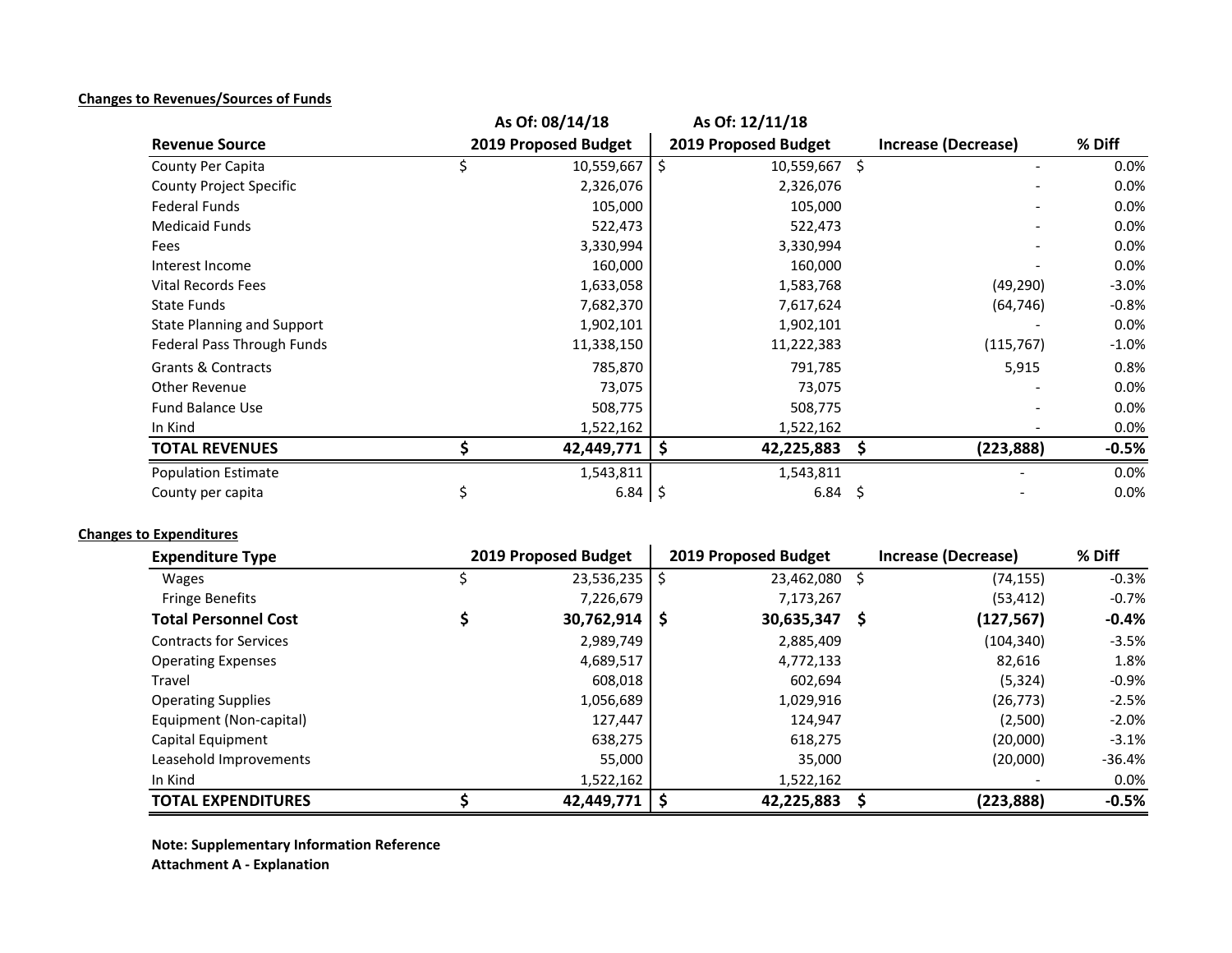# **ATTACHMENT ATRI-COUNTY HEALTH DEPARTMENT EXPLANATION REGARDING CHANGES TOREVENUE/SOURCES OF FUNDS**

# **REVENUE CHANGES**

| <b>Revenue Source</b>          | Object | Proposed<br>Changes    |                 | Proposed |                | Change   | <b>Funding</b>           | <b>Purpose for which Revenues</b>                                 |
|--------------------------------|--------|------------------------|-----------------|----------|----------------|----------|--------------------------|-------------------------------------------------------------------|
|                                | Code   | as of 8/14/18          | as of 12/11/18  |          | as of 12/11/18 | Percent  | <b>Source</b>            | are budgeted and appropriated                                     |
|                                |        |                        |                 |          |                |          |                          |                                                                   |
| County Per Capita              |        | 10,559,667 \$          |                 | -96      | 10,559,667     | 0.00%    | County support of TCHD   |                                                                   |
|                                |        |                        |                 |          |                |          |                          |                                                                   |
| Fees - Admin                   | 4308   | $1,633,469$ \$<br>- \$ | $(49,290)$ \$   |          | 1,584,179      | $-3.02%$ | <b>Fees for Services</b> | Reduced Income based on projected decreases in services           |
|                                |        |                        |                 |          |                |          |                          |                                                                   |
| <b>State Funds</b>             | 5500   | $9,584,471$ \$<br>- \$ | $(64, 746)$ \$  |          | 9,519,725      | $-0.68%$ | <b>CDPHE</b>             | CDPHE contracts received after August presentation<br>prepared    |
|                                |        |                        |                 |          |                |          |                          |                                                                   |
| <b>Federal Pass Thru Funds</b> | 5700   | $11,338,150$ \$<br>-\$ | $(115, 767)$ \$ |          | 11,222,383     | $-1.02%$ | <b>CDPHE</b>             | CDPHE contracts received after August presentation<br>prepared    |
|                                |        |                        |                 |          |                |          |                          |                                                                   |
| Grants / Contracts / PO'S      | 4100   | 785,870 \$<br>- \$     | 5,915           | - \$     | 791,785        | 0.75%    | Various                  | Grant confirmation received after August presentation<br>prepared |
|                                |        |                        |                 |          |                |          |                          |                                                                   |
| All Other Sources              |        | $8,548,144$ \$         |                 | - \$     | 8,548,144      | 0.00%    | Various                  |                                                                   |
|                                |        |                        |                 |          |                |          |                          |                                                                   |
| <b>TOTAL</b>                   |        | $42,449,771$ \$        | $(223, 888)$ \$ |          | 42,225,883     | $-0.53%$ |                          |                                                                   |

**Note: All 2019 revenue increases and/or decreases are for direct or grant funded programs and general fund revenues.** 

# **EXPENSE CHANGES**

| TCHD Agency Wide |  | 42.449.771 \$   | $(223, 888)$ \$ | 42,225,883 | $-0.53%$ | <b>TCHD</b> | Operating Expenses related to revenue changes listed<br>above |
|------------------|--|-----------------|-----------------|------------|----------|-------------|---------------------------------------------------------------|
|                  |  |                 |                 |            |          |             |                                                               |
| <b>TOTAL</b>     |  | 42.449.771   \$ | $(223,888)$ \$  | 42.225.883 | $-0.53%$ |             |                                                               |
|                  |  |                 |                 |            |          |             |                                                               |